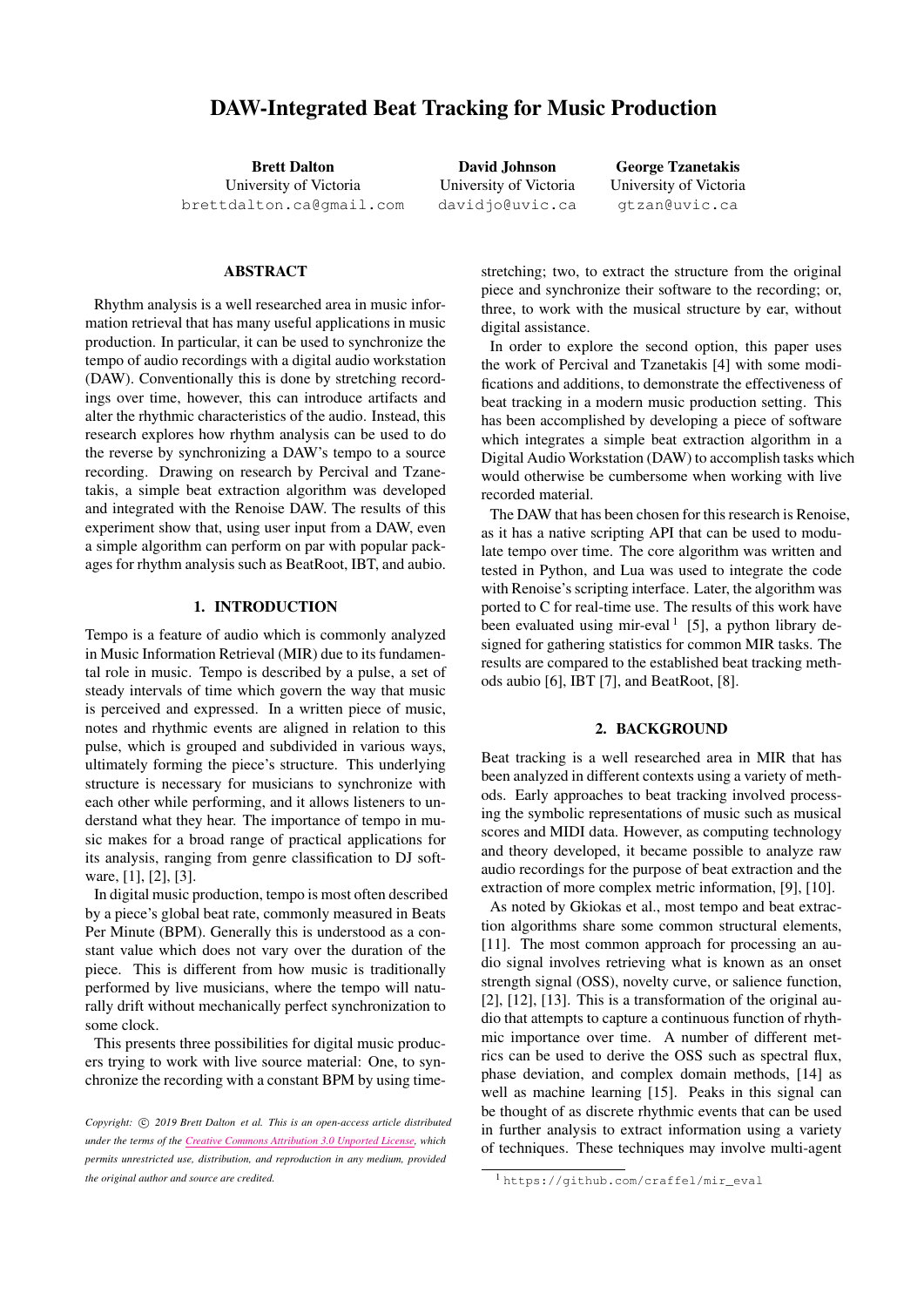systems [\[16\]](#page-4-15), autocorrelation [\[4\]](#page-4-3), and it is also common to use higher level musical features such as chord changes and drum patterns to obtain more accurate results, [\[10\]](#page-4-9).

As of today, few DAWs incorporate true beat tracking for recorded material, but instead offer tools for manually solving tempo related problems such as audio to MIDI conversion, BPM detection, time stretching, and quantization. This is perhaps due to beat tracking being less reliable and less flexible than the alternatives.

There has been past work in creating an interactive system for beat tracking. In 2001, Dixon developed graphical software for beat extraction, data editing, sonification, and a variety of other tasks, [\[17\]](#page-4-16). At the time, he noted some deficiencies in similar tools; one being that they did not allow for the user to correct mistakes in the beat tracking process. The goal of creating this beat tracking software is to continue on Dixon's line of work and integrate a graphical user interface with a beat tracking system that is useful for real world applications in a music production environment.

#### 3. ALGORITHM DESCRIPTION

Our proposed beat extraction algorithm contains the following stages similar to other methods: extract an onset strength signal from the desired audio file; extract individual onsets and their attributes such as loudness and timing with peak picking; and iterate over these onsets to find potential beats using a simple heuristic induction method.

The Streamlined tempo induction algorithm developed by Percival and Tzanetakis is designed with the intention of using the simplified forms of common techniques while still attaining reliable performance [\[4\]](#page-4-3). The task of tempo induction has different requirements from beat extraction, but they are naturally related. Our algorithm employs the same OSS and peak picking methods as the Streamlined algorithm, with some modifications and additions.

<span id="page-1-0"></span>

Figure 1. The proposed block diagram of the beat tracking system. Note the ability to generate, modify, and reprocess beats.

#### 3.1 OSS Calculation

OSS is normally calculated using the spectral flux of the input signal. This involves taking a Short Time Fourier Transform (STFT) and taking the sum of all frequencies bins which increase in energy from frame to frame. We ignore the decreasing bins because they are typically less rhythmically relevant.

 $flux(t)$  is the raw spectral flux function.  $rect(x)$  is the rectification function, such that  $rect(x) = 0$  where  $x < 0$ , elsewhere  $rect(x) = x$ . X denotes the Fourier transform of a signal as a function of time and frequency.

$$
flux(t) = \sum_{i=0}^{N} rect(|X(t, i)| - |X(t - 1, i)|)
$$
 (1)

Our OSS calculations are a slight modification of the Streamlined algorithm. The original approach involved using a low-passed copy of the result of the flux calculations to remove noise, but we use the unfiltered flux to preserve the exact timing of fluctuations, something more valuable for beat extraction than for global tempo analysis.

This approach gives a decent metric of where rhythmically salient events occur, however, it is flawed because it gives much less weight to low frequency fluctuations. By definition, low frequency signals fluctuate more slowly than high frequencies, and, as such, their fluctuations will have a much lower amplitude within a given STFT window. This means that this method is not able to clearly distinguish between a short click and bass drum, despite the fact that the bass drum is much more important for rhythmic perception.

In an attempt to remedy this, we make a copy of the flux using a downsampled copy of the input, and then mix it into the final output. We'll call this  $flux_{adj}(t)$ , as described below, with  $a = 0.85$  and  $b = 0.15$ .

$$
flux_{adj}(t) = aflux(t) + bflux_{downsampled}(t) \tag{2}
$$

Overall, this minor addition marginally improves results, but a better solution is worth investigating. Going forward, it may be worthwhile to use a multiband OSS calculation, as described by Bock, [\[18\]](#page-4-17), or develop a different spectral flux calculation that compensates for bin fluctuation over frequency.

#### 3.2 Peak Picking

Our next step is to extract each onset event with peak picking. We high-pass the OSS, which produces a new signal where sudden increases in flux are positive, and sudden decreases are negative. We segment the signal based on the positive zero crossings and find the maximal value for each region. We add these local maxima times to the set of peaks which gives us a set of discrete events that we can use for our final prediction.

The following expression defines the set of all positive high-passed OSS zero crossings:

$$
\{cross_i = t \mid OSS_{hp}(t) > 0 \text{ and } OSS_{hp}(t-1) < 0\}
$$
\n
$$
\tag{3}
$$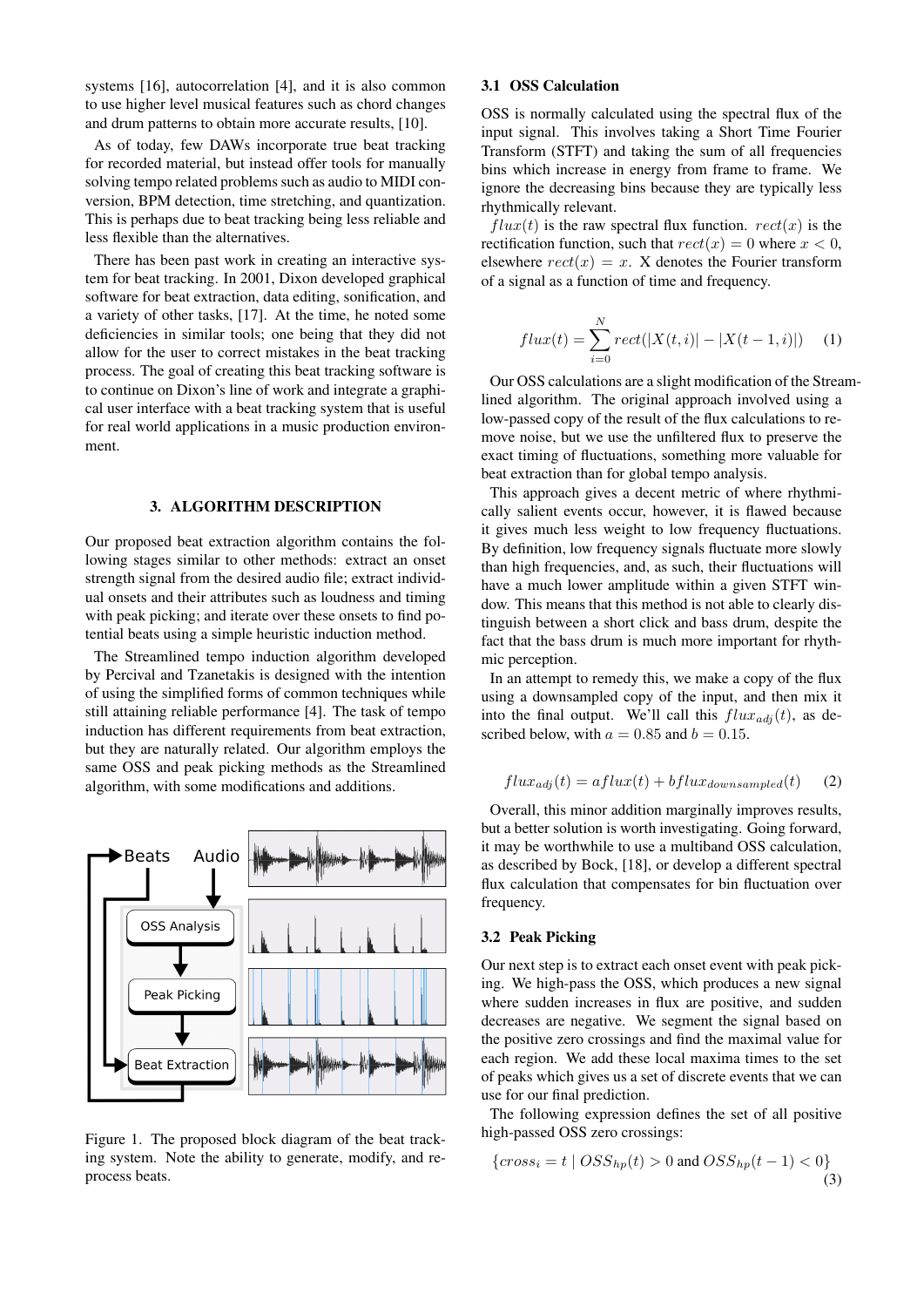$peak<sub>i</sub>$  refers to the position of each onset event in time. The argmax function uses the last two parameters to specify a range.

$$
peak_i = argmax(OSS_{hp}, cross_i, cross_{i+1}) \tag{4}
$$

#### 3.3 Beat Extraction

Next we must determine which beats to select. In the case that we have an estimate of the time delta between beats, we can use the error as a simple metric for determining if the peak is a beat. We get this expected beat time through induction by using a previous known beat's time plus some expected delta. Two initial beats are provided as input to the algorithm to begin the induction process. In our system, these are created by the user. Finding the peak with the minimum error is a trivial procedure on an ordered list of peaks; The error will increase monotonically, so once we find a peak with a positive error, no subsequent peaks will have a smaller error. This is the basic strategy for building our set of beats.

 $\varepsilon(i, j)$  is the error for a given peak event, i, with the prior beat, *j*. If no peak is found within a certain error threshold, we skip a beat to find the next one.

$$
\varepsilon(i,j) = (peak_i - beat_{j-1}) - \delta_{\mu}(j)
$$
 (5)

In order to allow for varying tempos, we define a local beat delta,  $\delta_{\mu}(i)$ , which is expressed in terms of previously found beat deltas.  $\delta_{\mu}(i)$  describes the expected beat delta for  $beat<sub>i</sub>$  as a function of previous beat deltas. Larger values of the averaging window,  $N$ , will result in more stable BPM fluctuations.

$$
\delta_{\mu}(i) = \frac{\sum_{j=1}^{N} \delta_{i-j}}{N}
$$
\n(6)

Finally we output this set of beats, which we will use to generate a tempo curve of the entire audio recording. An initial beat delta can either be supplied manually or predicted by an algorithm, such as the Streamlined algorithm. We also define an error tolerance, such that if no beat is found within that tolerance we double the length of the beat time and continue to search. When we do find a valid peak, we fill in the missing beats by subdividing the beat and reset the expected beat delta. Some optional parameters include the OSS threshold level, error tolerance and the averaging window,  $N$ , for the expected beat delta.

### 4. DAW INTEGRATION



Figure 2. An image of the beat extraction tool made with the Renoise scripting API.

The Renoise DAW provides a scripting API that allows users to develop their own tools using the Lua scripting language. The API allows the developer to access some of the DAW's internal GUI elements and automate certain production tasks.

The tool that has been created to integrate this algorithm with Renoise takes advantage of Renoise's sample editor, which already has the ability to place slice markers that partition an audio file into multiple segments. The algorithm takes a sequence of beat times as inputs and generates a sequence as output.

To use the tool, the user can add two or more markers to initialize the algorithm, and then they can press the "Load Beats as Slices" button, which will run the algorithm on this input, generating a new set of slices. These generated slices can then be editted further, or they can be used to generate a tempo curve with the "Slices to BPM Automation" button. Extra beats can be added at various places in the audio file to correct errors, and ensure that the system correctly tracks erratic variations in tempo. These features constitute a user-in-the-loop interface, where the user can see the results of the algorithm, tweak the inputs, and then generate more refined output, as seen in figure [1.](#page-1-0)



Figure 3. Renoise's sample editor. The orange lines are slice markers which the user can use to supply initial beat info.

There are a number of parameters that can be exposed to the user to fine tune the behaviour of the algorithm, however, they have not yet been integrated into the tool. These parameters include the confidence threshold, peak detection threshold, beat error tolerance and so on. This would make it easier to work with different kinds of material, as inputs that have more erratic rhythmic fluctuations will require more fine tuned parameters to produce accurate results.

The tool was tested with various recordings by the author, and it was found to work very well with music featuring strong percussion such as rock and jazz. However it was not suitable for use with less percussive recordings such as piano music. It may be useful in the future to study the effectiveness of the tool by comparing the time differences between manual and automatic beat annotation in a user study. This would give some more objective grounds to decide whether the algorithm is ready for practical use.

#### 5. EVALUATION

The mir-eval<sup>[2](#page-2-0)</sup> [\[5\]](#page-4-4) evaluation suite was used to evaluate the efficacy of the algorithm against the beat tracking algorithms in the aubio [\[6\]](#page-4-5), IBT [\[7\]](#page-4-6), and BeatRoot [\[8\]](#page-4-7) libraries.

<span id="page-2-0"></span><sup>2</sup> [https://github.com/craffel/mir\\_eval](https://github.com/craffel/mir_eval)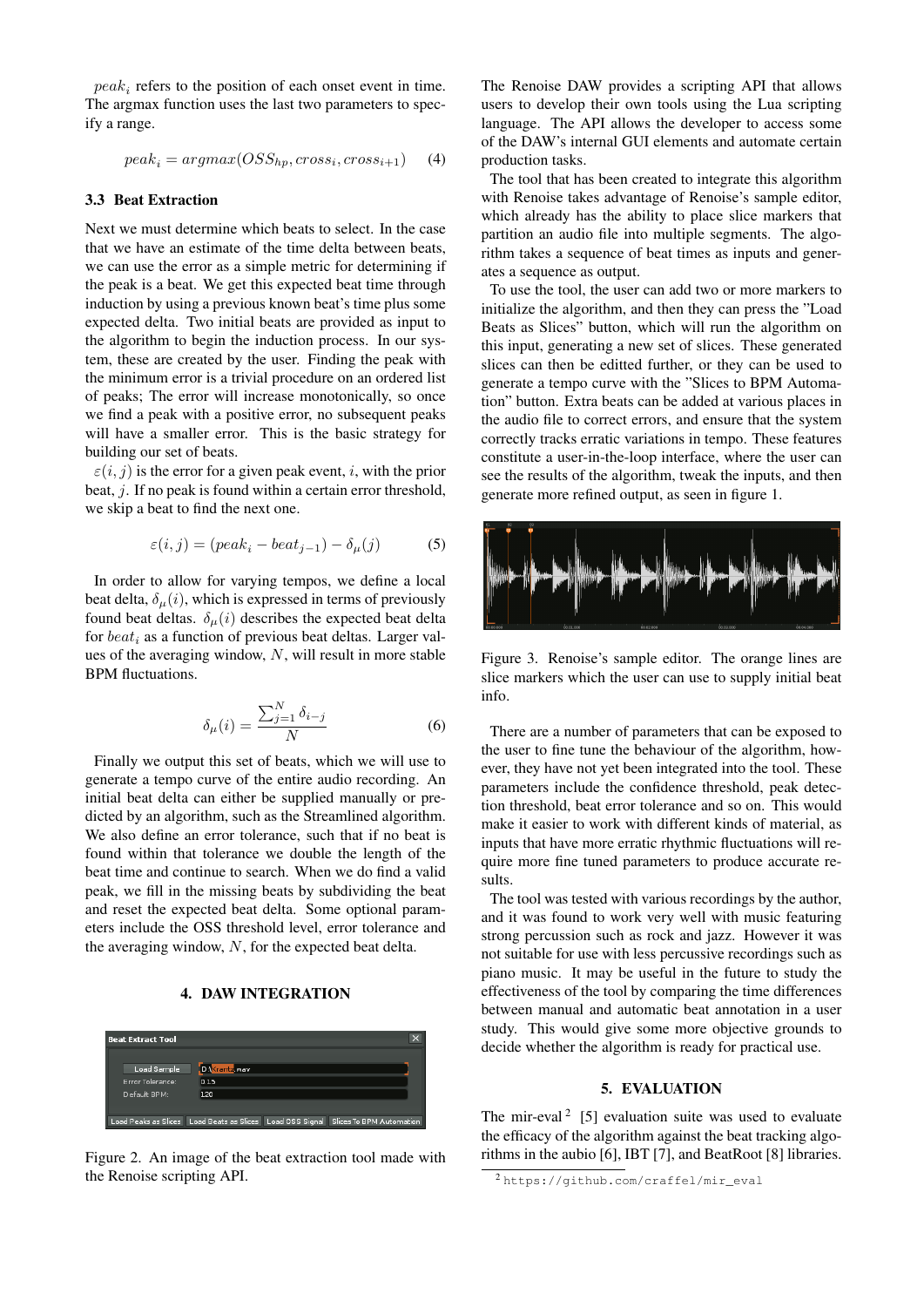|           |      |      | Algorithm    Aubio [6]   IBT [7]   BeatRoot [8]   Proposed (automatic)   Proposed (user initialized) |
|-----------|------|------|------------------------------------------------------------------------------------------------------|
| F-Measure | 0.27 | 0.50 | 0.95                                                                                                 |

<span id="page-3-0"></span>Table 1. F-Measure results from mir-eval. In the automatic column, the proposed algorithm is seeded with a bpm from the Streamlined tempo estimation algorithm, whereas in the user initialized column the algorithm is given two beats from the ground truth.

There are some complications when comparing this algorithm with other methods due to the fact that user input is used for initial BPM estimations, whereas other methods predict the BPM automatically. This puts the other algorithms at a disadvantage, and so it is not a fair comparison. Of the three methods tested, it was unclear if the host framework (Sonic Annotator) [\[19\]](#page-4-18) provided the ability to supply a BPM estimate or initial beat. In order to show the difference in performance between the automatic and human-in-the-loop approach, the experimental results provided show our algorithm using user-supplied initial beat inputs (user initialized) as well as automatically generated input using the Streamlined tempo estimation algorithm (automatic). As seen in table [1,](#page-3-0) the algorithm performs much better when supplied with initial beats, bringing it's F-Measure of 0.50 up to 0.95.

The user supplied beat method uses two beats from the ground truth for each file in order to initialize the algorithm with a valid initial beat and initial beat delta. One concern with this approach is that mir-eval's F-measure score includes these shared beats, but their contribution to the score is negligible because they only make about 40 of the 1300 beats in the entire dataset. Since the ground truth annotations were derived from listeners tapping along to the audio, this should be a fair approximation of a real humanin-the-loop use case.

The data used includes 19 files from Sound and Music Computation for MIREX 2017, [\[20\]](#page-4-19). The set of files used were ones labelled as being easy; the files named SMC 271 through SMC 289. Each audio clip in the dataset is 40 seconds long and contains roughly 30 to 130 beats depending on the tempo. These files have strong percussive elements, while the remainder of the dataset is mostly classical music with weak rhythmic features. As stated previously the OSS calculation used is not adequate for detecting In the future this test data will need to be expanded, and the algorithm should be improved to work with less percussive audio sources.

The takeaway from these results is that a small amount of user provided information can be used to significantly improve the performance of a simple beat tracking algorithm. Other methods have been able to achieve 60%-80% F-measure accuracy, [\[21\]](#page-4-20), [\[22\]](#page-4-21), [\[12\]](#page-4-11), and some methods that have been able to achieve up to 90% accuracy, [\[15\]](#page-4-14). This shows that the reframing of the beat induction problem allows a simplified algorithm to perform on par with, and even surpass, some of the most sophisticated algorithms within a limited practical context. These results are encouraging for further research into how these methods can be used to improve the functionality and usability of DAW software.

#### 6. APPLICATIONS & FURTHER WORK

In this paper we have explored one of the more immediately obvious uses of beat tracking, which is synchronizing DAW software to an audio recording. There is, however, a wealth of other potential applications for beat tracking ranging from practical to experimental in nature.

Any given set of beats yields a tempo curve which is the function of tempo over time. The tempo curve is a signal like any other, and can be manipulated using filters and other conventional signal processing techniques. At the macro scale, the filtering of tempo curves can be used to remove tempo drift from recordings, as well as quantizing and performing other rhythmic corrections. With a high resolution tempo curve that captures rhythmic variation below the beat level, it would be possible to extract and manipulate musical rhythms in even more novel ways. One could imagine using a "tempo equalizer" on the tempo curve of a jazz recording to increase the amount of swing, or remove it entirely. The extraction of tempo curve information combined with time stretching and other audio manipulation techniques has many promising applications, and yet few, if any, of these applications have been realized in common audio software.

## 7. CONCLUSION

The results of this work show a promising potential for beat tracking algorithms in Digital Audio Workstations. We showed how simple beat tracking methods can be used to reliably synchronize DAW tempo with an audio source with user input and interactive corrections.

Currently the most significant concern with the method used in this work is the limited data used for testing. For future work we plan to conduct experiments with a larger and more varied data set. The algorithm also needs to be improved in order to deal with music that does not have strong percussive elements. Therefore, to make this viable, the most urgent issue to be addressed is the OSS calculation. The development of a new metric which is more able to capture rhythmic salience will be required for further work with material that does not contain strong transients.

Nevertheless, our method produces accurate results when provided with a small amount of user input, even surpassing the performance of conventional methods. This method is convenient and easy to use for production purposes in a DAW, and could easily be augmented with more sophisticated beat tracking techniques. With further work, DAW integrated beat tracking may become a powerful and interactive tool for music producers looking for creative ways to manipulate rhythm in digital music.